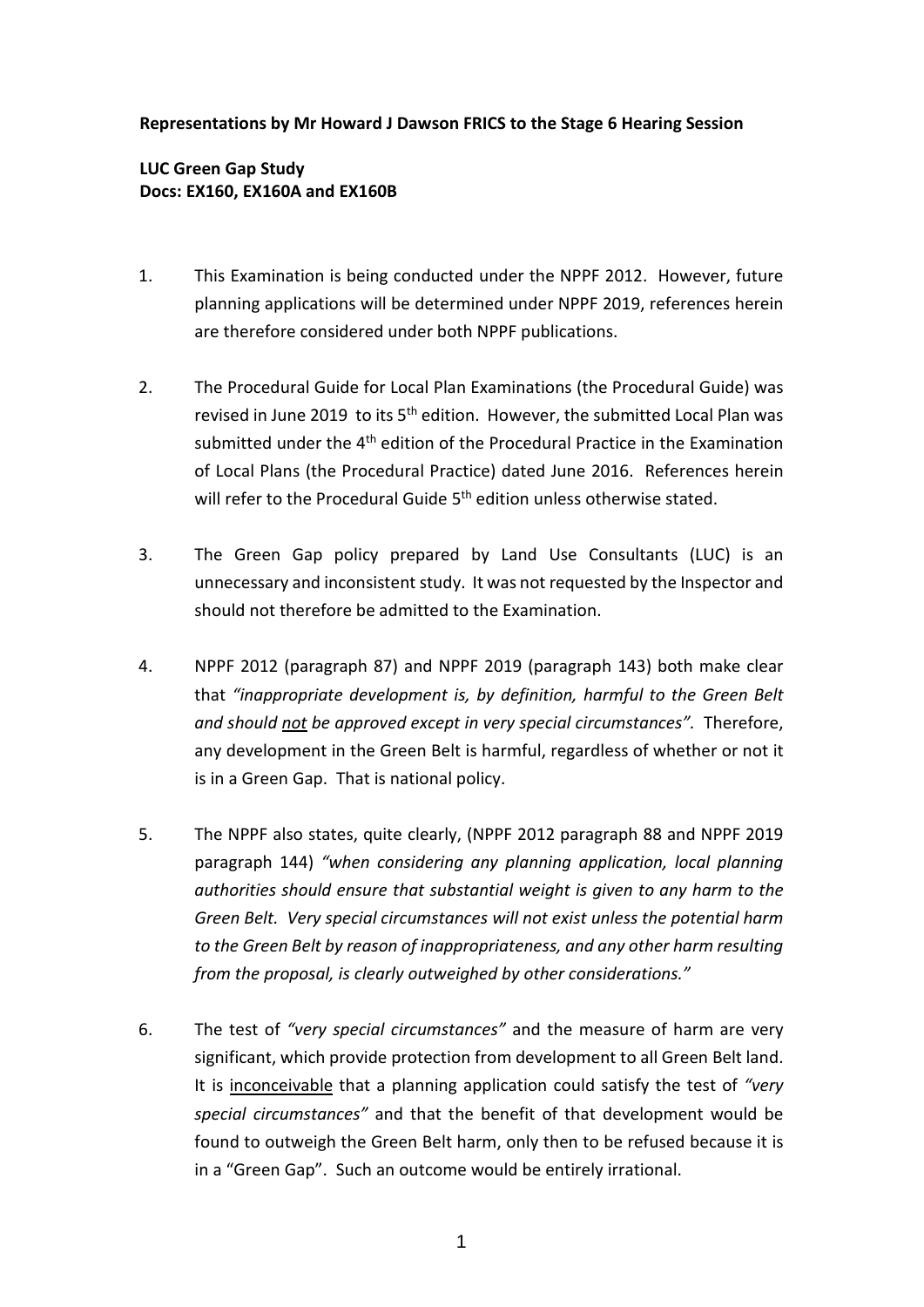- 7. With regard to Plan making, the NPPF is equally clear. NPPF 2012 (paragraph 83 and NPPF 2019 (paragraph 136) both state that Green Belt boundaries can only be altered where exceptional circumstances are fully evidenced and justified, **"***through the preparation or updating of plans"*. There is no other process or method for moving a Green Belt boundary.
- 8. In the preparation and prior to submission of the WHBC Local Plan for Examination, the Council undertook two Green Belt Reviews, the first being a strategic review by SKM and the second a site specific Green Belt Review. Consequent to those Green Belt Reviews and taking into consideration the three Landscape Sensitivity studies, the Sustainability Appraisal, HRA and a host of other evidential studies and reports, the Council published its Local Plan for Regulation 19 consultation and then submitted that Plan for Examination in May 2017. The Procedural Practice and the recent Procedural Guidance both make absolutely clear that the submitted Plan should be the final word of the LPA and that no further evidence should be submitted, particularly to retrospectively justify the Plan, or without the Inspector formally requesting new evidence.
- 9. The Inspector did not request a Green Gap study. The introduction of a Green Gap study at this late stage of the Examination is clearly intended to constrain housing delivery, in direct conflict with national policy which requires an LPA to boost significantly the supply of housing and to have a five year housing land supply.
- 10. Every action by WHBC is negative, unjustified and causes long delay and significant cost. It has taken the Council one year since the Stage 5 Hearing Session (in November 2018) to produce the Green Gap study. That study has no value whatsoever to the Plan or to the Examination, but will cause confusion and further delay.
- 11. LUC admit that they can find no other Green Belt authority which contains a Green Gap policy in their Local Plan. It's a pity nobody stopped to ask, why?
- 12. If the Green Gap study is found to have any merit in Plan making and is permitted into the Welwyn Hatfield Plan, the ramifications for the NPPF and